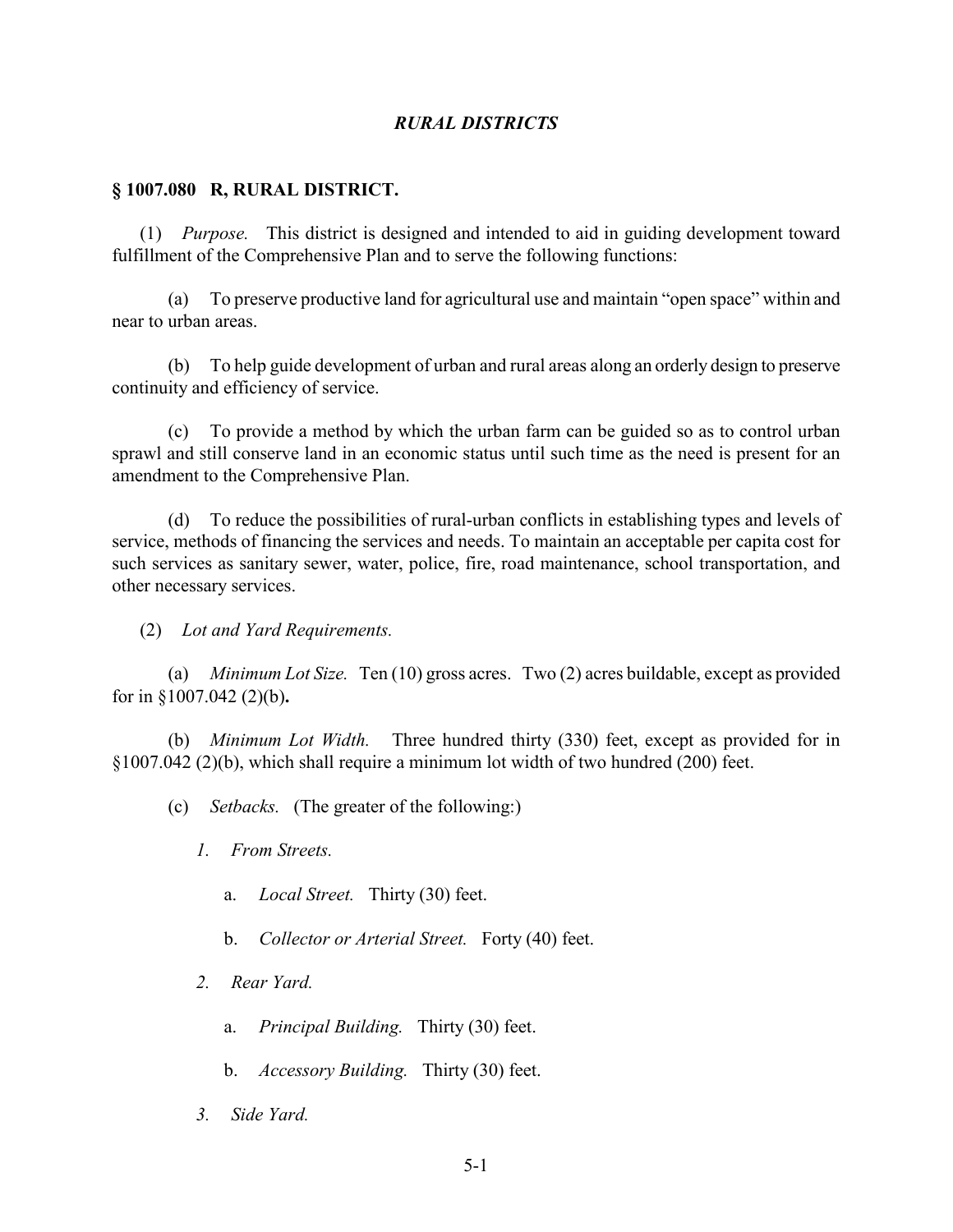- a. *Principal Building.* Ten (10) feet.
- b. *Accessory Building.* Five (5) feet.

(d) *Rural Lot Resubdivision.* Principal and accessory buildings shall be located on a rural lot so as to allow for future resubdivision per §1007.042(2)(d) of this Ordinance.

#### (3) *Building Requirements.*

(a) The minimum floor area for single family dwellings measured using the outside building dimensions shall be as follows:

| $1,050$ square feet |
|---------------------|
| 1,010 square feet   |
| 980 square feet     |
| 980 square feet     |
| 980 square feet     |
| 850 square feet     |
|                     |

(b) All dwellings without basements in this district shall be required to provide an additional one hundred (100) square feet of floor area to house utilities.

(c) All dwellings shall have a double garage.

(4) *Height Regulations.* No building shall be erected or structurally altered to exceed thirtyfive (35) feet in height. These regulations shall not apply to barns, silos, or other farm buildings.

(5) *Permitted Uses.* In the R District, no building or land shall be used and no building shall be erected, converted, or structurally altered, unless otherwise provided herein, except for one or more of the following uses:

(a) Agriculture, gardening and sod farming.

(b) Commercial greenhouses and nurseries.

(c) Day care facilities (fourteen (14) or fewer persons).

(d) Golf courses and driving ranges.

(e) Governmental and public regulated utility buildings and structures necessary for the health, safety and general welfare of the City.

(f) Keeping of farm animals of up to three hundred (300) animal units in conformance with Chapter 503. No more than one (1) animal unit per two (2) acres.

(g) Public parks.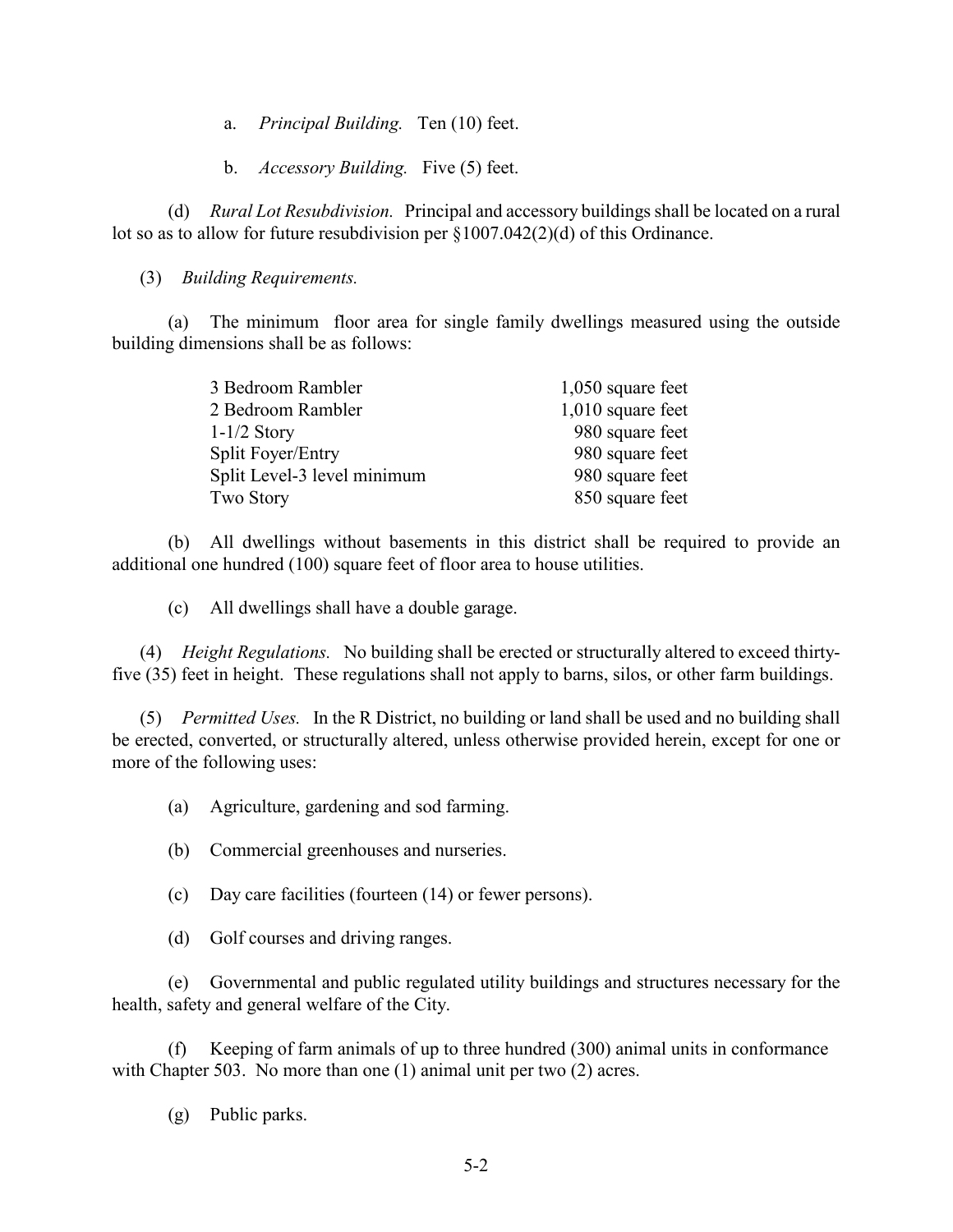(h) Single family detached dwellings.

(i) State licensed residential care facility serving six (6) or fewer persons.

(j) Temporary stands for the sale of agricultural products produced on the premises in accordance with  $\S 1007.043$  (4)(g) of this Ordinance.

(k) Community Gardens operated by the city.

(6) *Accessory Uses.* Subject to applicable provisions of this Ordinance, the following are permitted accessory uses in the R District:

(a) Accessory apartments as regulated by §1007.049 of this Ordinance.

(b) Accessory buildings including garages, tool houses, sheds and similar buildings for storage of domestic and farm supplies, and non-commercial recreational equipment, as regulated by §1007.043 (4) of this Ordinance.

(c) Fences, as regulated by §1007.043 (18) of this Ordinance.

(d) Home occupation Level A as regulated by §1007.047 of this Ordinance.

(e) Operation, parking, or storage of such vehicles, equipment and machinery which are incidental and customary to permitted or conditional uses allowed in this district.

(f) Radio and television receiving antennas, satellite dishes, TVROs three (3) meters or less in diameter, short-wave radio dispatching antennas, or those necessary for the operation of electronic equipment including radio receivers, ham radio transmitters and television receivers as regulated by §1007.054 of this Ordinance.

(g) Recreational vehicles and equipment per §1007.043 (16) of this Ordinance.

(h) Signs as regulated by the city sign ordinance, Ord. No. 12-97, as amended, of the City Code.

(i) Swimming pools, sport courts and other recreational facilities which are operated for the enjoyment and convenience of the residents of the principal use and their guests, as regulated by §1007.043 (4) of this Ordinance.

(7) *Conditional Uses.* The following are conditional uses in the R District. These uses require a conditional use permit based on the standards and procedure outlined in §1007.016 of this Ordinance.

(a) Bicycle racing arenas, provided that:

1. The facility is provided adequate private on-site sewer and water facilities of sufficient size to accommodate the occupancy capacity of the arena.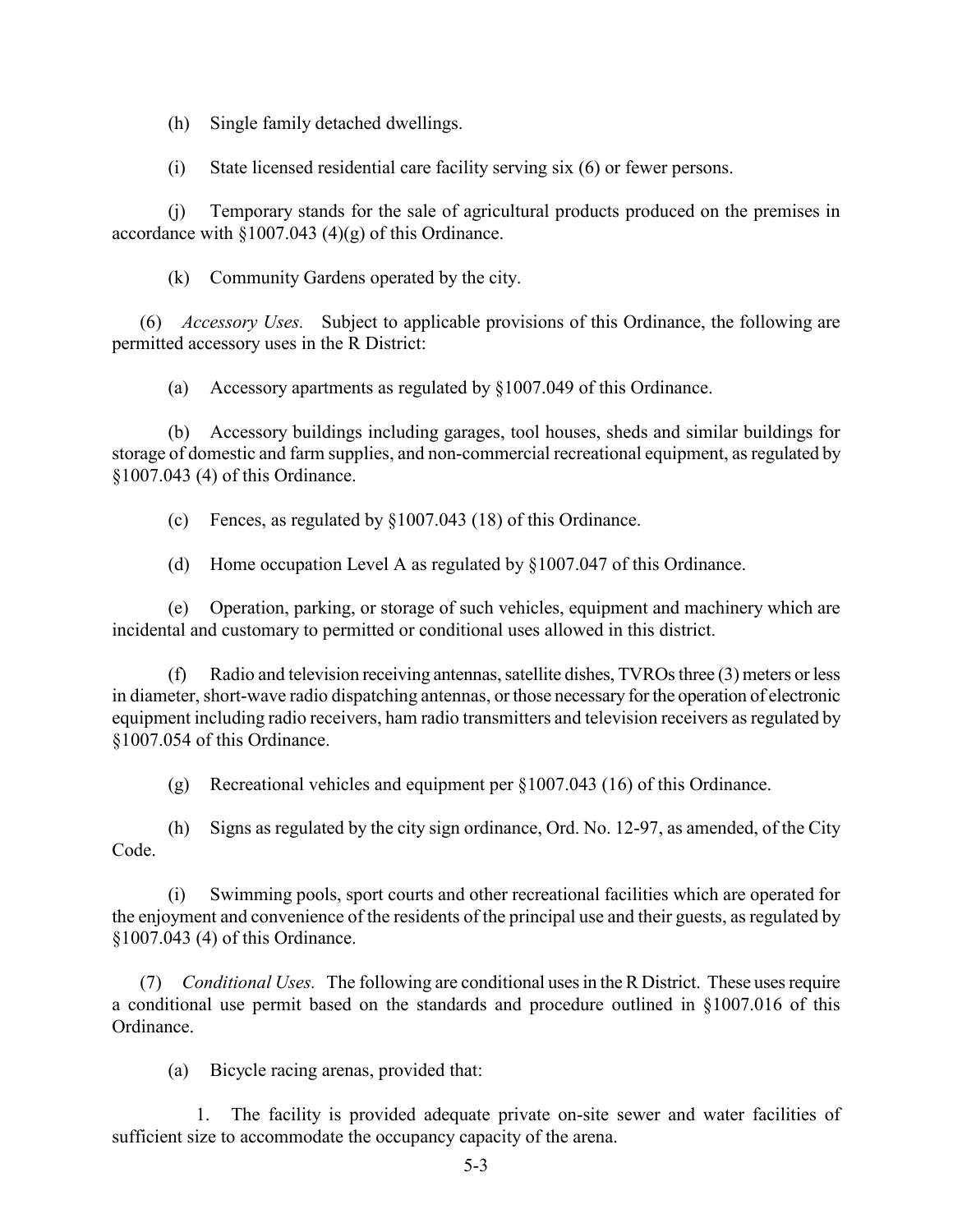2. Side yard setbacks shall not be less than fifty (50) feet.

3. Adequate screening from abutting residential uses and landscaping is provided in compliance with §1007.043 (17) of this Ordinance.

4. Adequate off-street parking and access is provided on the site or on lots directly abutting or directly across a public street or alley to the principal use in compliance with §1007.044 of this Ordinance and that such parking is adequately screened and landscaped from surrounding and abutting residential uses in compliance with §1007.043 (17) of this Ordinance.

5. Adequate off-street loading and service entrances are provided and regulated where applicable by §1007.045 of this Ordinance.

(b) Cemeteries provided that:

1. At minimum, the site accesses on a "collector" street.

2. Where abutting a rural or residential zoning district, the periphery of the site shall be screened in accordance with §1007.043 (17) of this Ordinance.

Commercial and public radio and television transmitting antennas, and public utility microwave antennas less than two hundred (200) feet in height as regulated by §1007.054 of this Ordinance.

(d) Commercial Kennels and similar uses provided that:

- 1. The applicable provisions of Chapter 503 are determined to be satisfied.
- 2. Property shall be a minimum of 5 acres in size.
- 3. Cages, enclosures, and housing facilities shall be a minimum of 100 feet from any property line.

(Ord. No. 10-18, passed 7-13-2018)

(e) Veterinary Hospitals provided that:

1. Property shall be in conformance with minimum lot size requirements of this zoning district.

2. All areas in which animals are confined are located indoors and are properly soundproofed from adjacent properties.

3. Animal carcasses are properly disposed of in a manner not utilizing on-site garbage facilities or incineration and the carcasses are properly refrigerated during periods prior to disposal.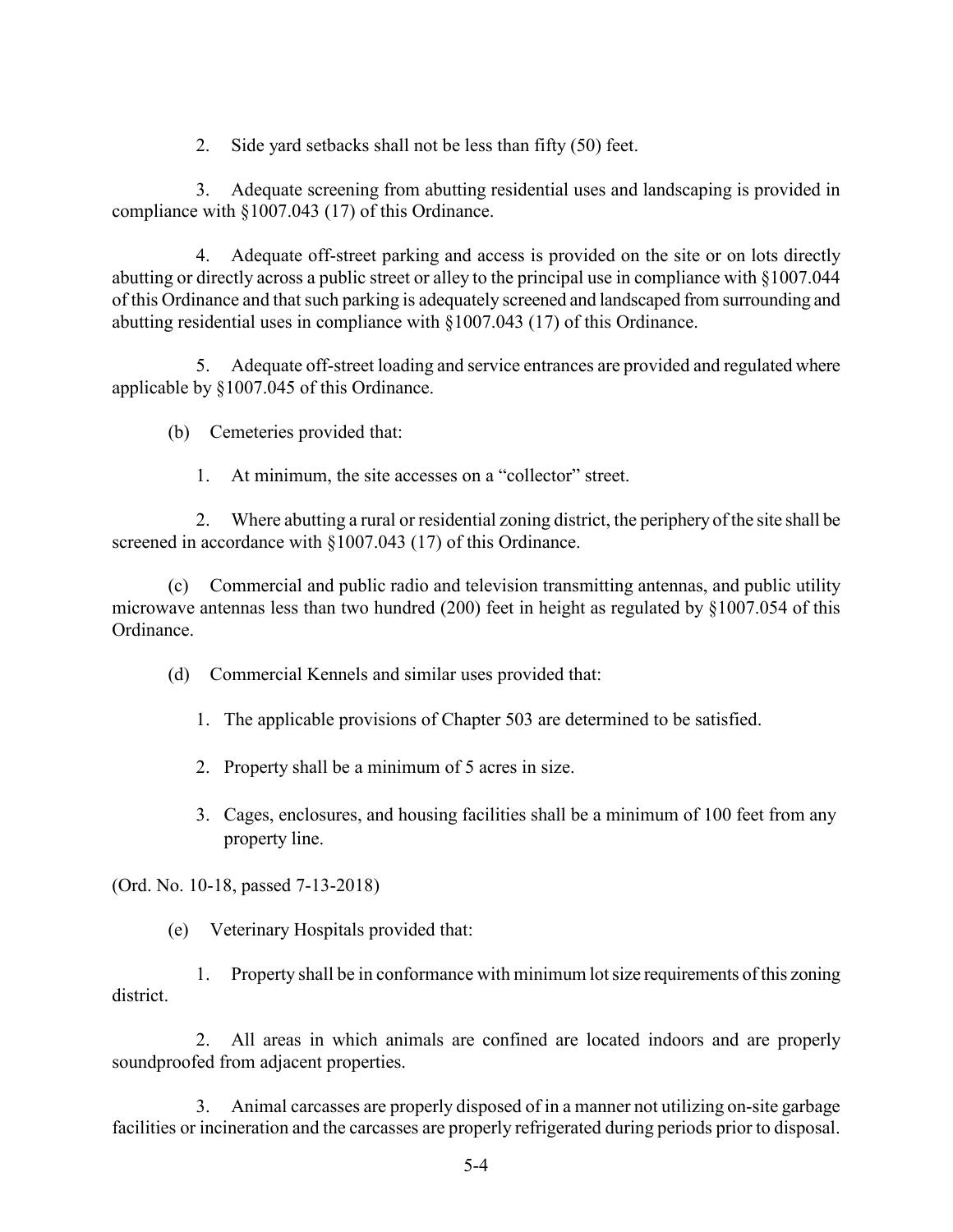4. An animal kennel is permitted as an accessory use to the veterinary hospital provided that:

a. The number of animals boarded shall not exceed forty (40).

b. An enclosed indoor or exterior exercise area shall be provided to accommodate the periodic exercising of animals boarded at the kennel.

c. A ventilation system shall be designed so that no odors or organisms will spread between wards or to the outside air and will be capable of completely exchanging internal air at a rate of at least twice per hour. Air temperature must be maintained between 60 and 75 degrees Fahrenheit.

d. A room separate from the kennel area shall be provided of sufficient size to adequately separate animals that are sick or injured from healthy animals.

e. Indoor animal kennel floors and walls shall be made of non-porous materials or sealed concrete to make it non-porous.

f. Animal wastes shall be flushed down an existing sanitary sewer system or enclosed in a container of sufficient construction to eliminate odors and organisms and shall be properly disposed of at least once a day.

g. A commercial kennel license is obtained from the City.

5. The applicable provisions of Chapter 503 are determined to be satisfied.

6. All State Health Department and Minnesota Pollution Control Agency requirements for such facilities are met.

(f) Day care facilities (exceeding fourteen (14) persons) provided that:

1. Screening is provided along shared property boundaries. Such required fencing and screening shall comply with the applicable provisions of §1007.043 (17) of this Ordinance.

2. All day care facility operations comply with the minimum requirements of the Minnesota Department of Health and Human Services regulations, as may be amended.

(g) Planned unit development rural cluster subdivision as per  $\S 1007.024$  of this Ordinance.

(h) Public and private airports provided that:

1. All applicable requirements of the Federal Aviation Administration (FAA), Minnesota Department of Transportation (MnDOT), and Metropolitan Airports Commission (MAC) are satisfactorily met.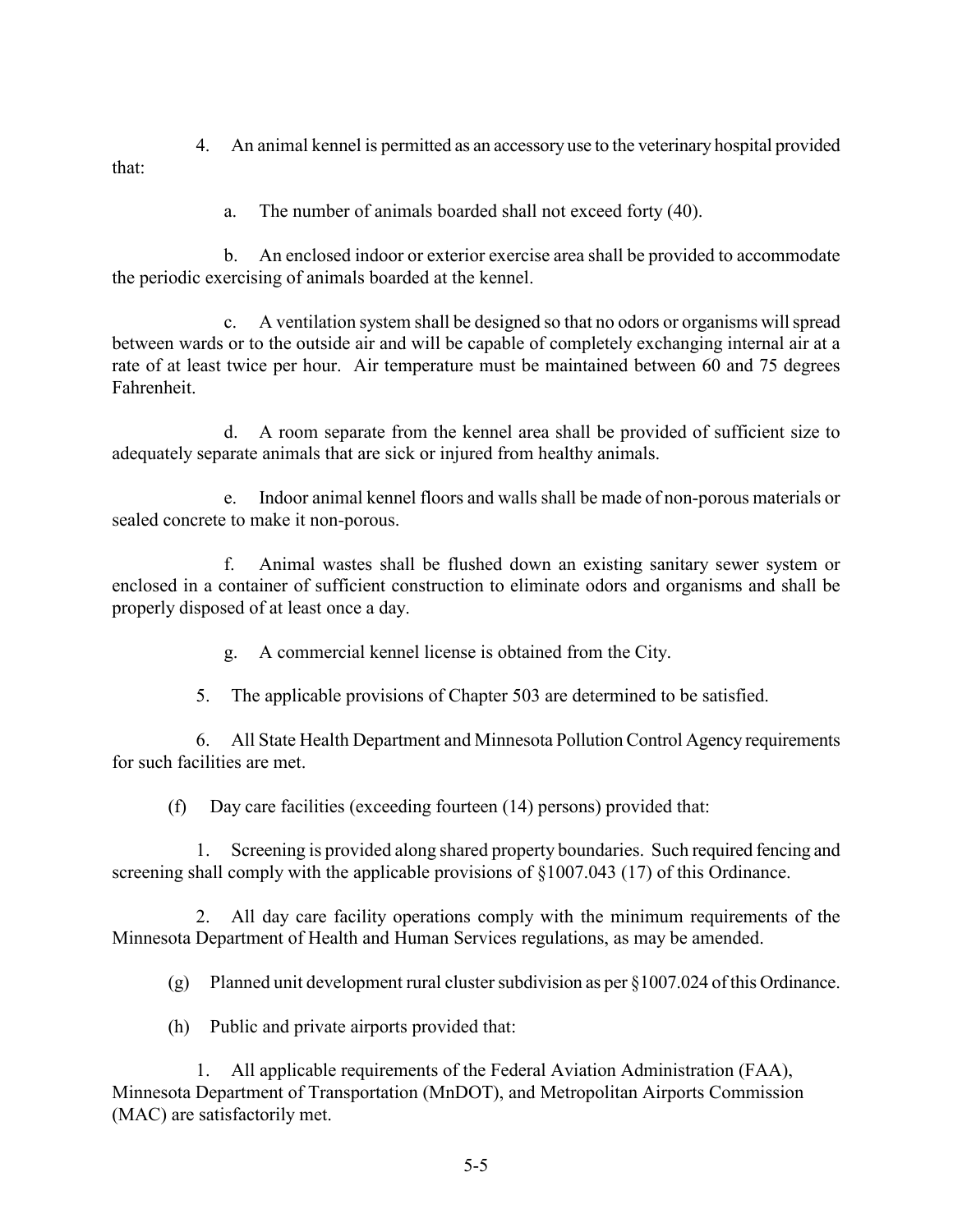(i) Public, Educational and Religious Buildings. Public or semi-public recreational buildings and neighborhood or community centers; public and private educational institutions limited to elementary, junior high and senior high schools; and religious institutions such as churches, chapels, temples, mosques and synagogues provided that:

1. Side yard setbacks shall not be less than fifty (50) feet.

2. Adequate screening from abutting residential uses and landscaping is provided in compliance with §1007.043 (17) of this Ordinance.

3. Adequate off-street parking and access is provided on the site or on lots directly abutting directly across a public street or alley to the principal use in compliance with §1007.044 of this Ordinance and that such parking is adequately screened and landscaped from surrounding and abutting residential uses in compliance with §1007.043 (17) of this Ordinance.

(j) Wild game farms and gun clubs provided that:

1. The principal use, function or activity is open, outdoor in character, and the site shall contain a minimum of one hundred (100) acres.

2. Not more than five (5) percent of the land area of the site be covered by buildings or structures.

3. Any operation involving the discharge of firearms shall comply with Section 504 of the City Code.

4. When abutting a residential use and a residential district, the property is screened and landscaped in compliance with §1007.043 (17) of this Ordinance.

(k) Home Occupation Level C as regulated by §1007.047 of this Ordinance.

(l) Commercial Stables as regulated by §1007.058 of this Ordinance.

(Ord. No. 10-18, passed 7-13-2018)

(8) *Uses by Administrative Permit.* Subject to applicable provisions of this Ordinance, the following uses are allowed by administrative permit, as may be approved by the Zoning Administrator:

(a) Personal wireless service antennas as secondary uses as regulated by §1007.054 of this Ordinance.

(b) Home Occupation Level B as regulated by §1007.047 of this Ordinance.

(c) Open Air Market accessory to an institutional use and limited in area to 25% of the gross floor area of the principal building.

5-6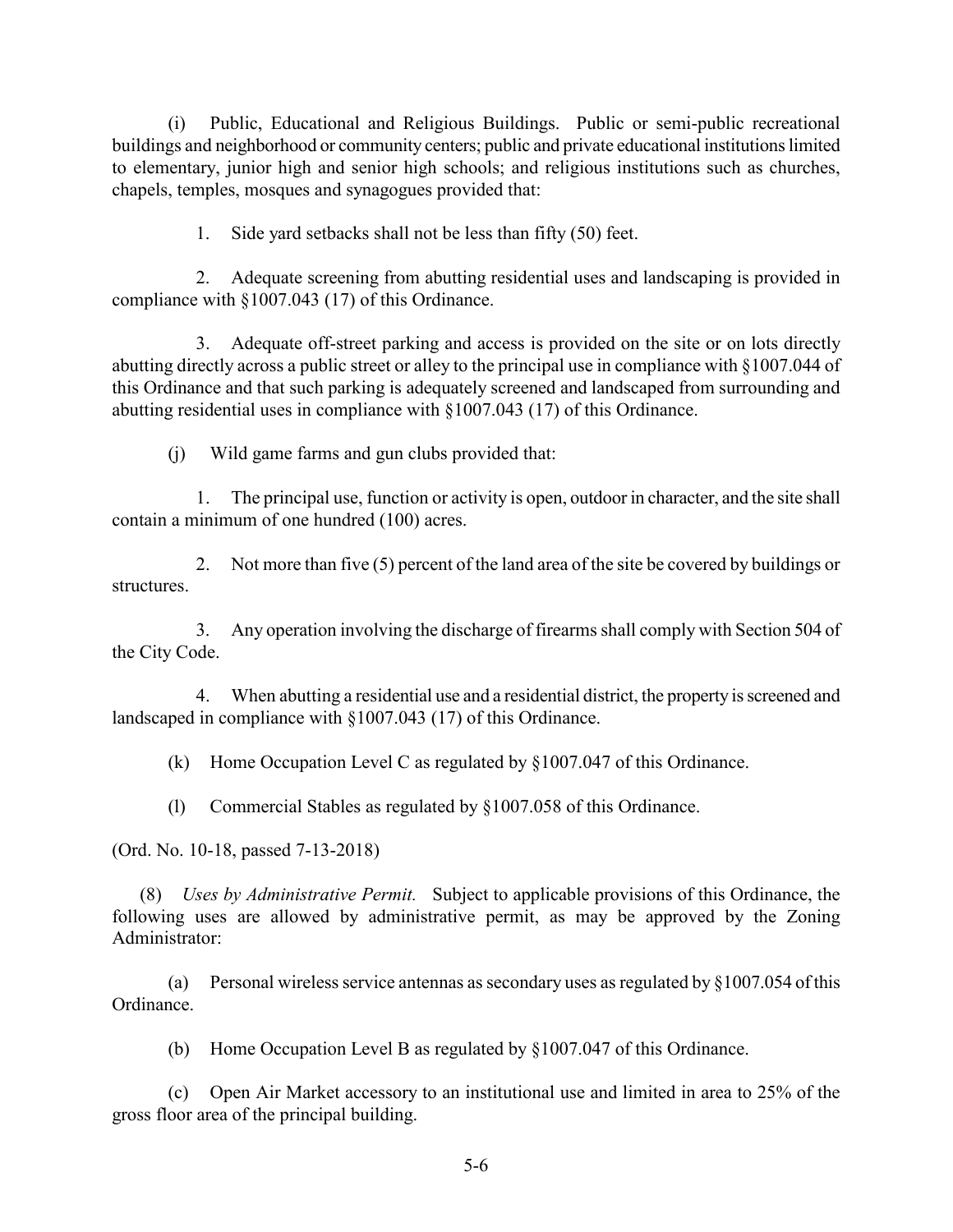(d) Transient Merchants.

(9) *Interim Uses.* Subject to applicable provisions of this Ordinance, the following are interim uses in the R District and governed by §1007.017 of this Ordinance.

(a) Temporary Batch Plants.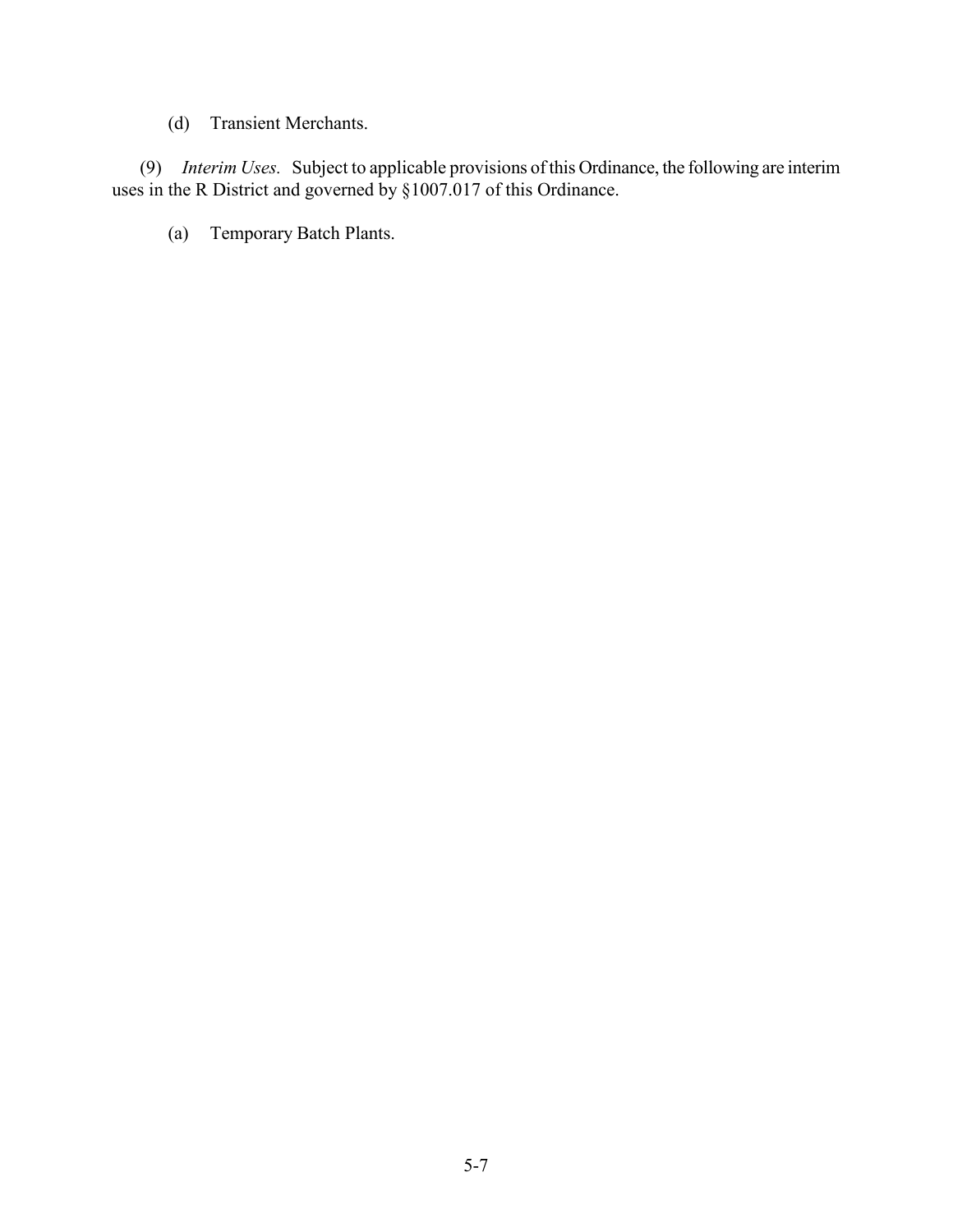# THIS PAGE INTENTIONALLY LEFT BLANK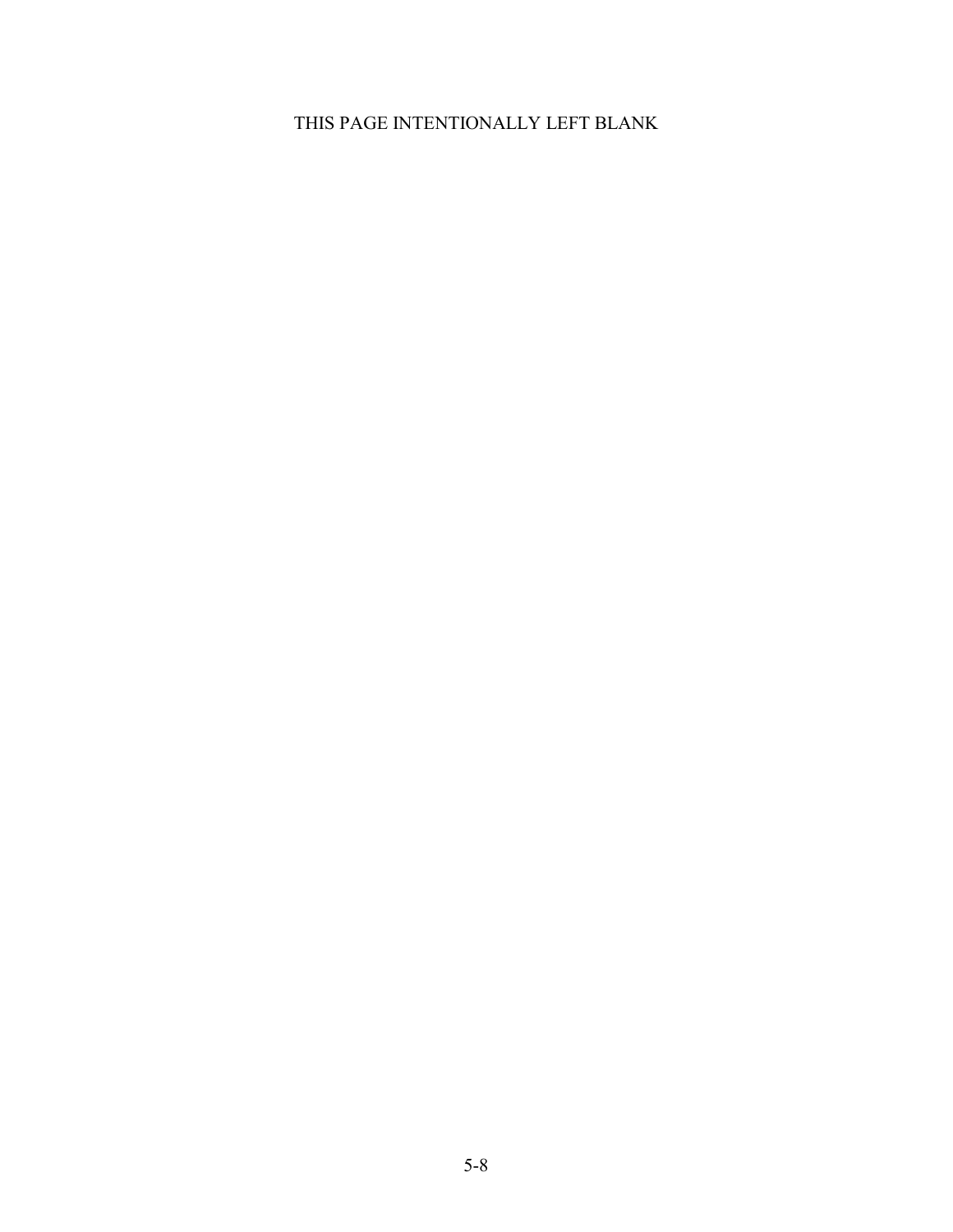## **§ 1007.081 R-X, RURAL EXECUTIVE DISTRICT.**

(1) *Purpose.* This district is designed and intended to aid in guiding development toward fulfillment of the Comprehensive Plan and to serve the following functions:

(a) To preserve productive land for agricultural use.

(b) To maintain "open space" within and near urban areas.

(c) To help guide development of urban and rural areas along an orderly design to preserve continuity and efficiency of service.

(d) To provide a method by which the urban farm can be guided so as to control urban sprawl and still conserve land in an economic status until such time as the need is present for an amendment to the Comprehensive Plan.

(e) To reduce the possibilities of rural-urban conflicts in establishing types and levels of service, methods of financing the services and needs. To maintain an acceptable per capita cost for such services as sanitary sewer, water, police, fire, road maintenance, school transportation, and other necessary services.

(f) To provide areas for high value, rural residences.

(2) *Lot and Yard Requirements.*

(a) *Minimum Lot Size.* Ten (10) gross acres. Two (2) acres buildable, except as provided for in §1007.042 (2)(b).

(b) *Minimum Lot Width.* Three hundred thirty (330) feet, except as provided for in §1007.042 (2)(b) which shall require a minimum lot width of two hundred (200) feet.

(c) *Setbacks.* (The greater of the following:)

- *1. From Street.*
	- a. *Local Street.* Thirty (30) feet.
	- b. *Collector or Arterial Street.* Forty (40) feet.
- 2. *Rear Yard*.
	- a. *Principal Building.* Thirty (30) feet.
	- b. *Accessory Building.* Thirty (30) feet.
- *3. Side Yard.*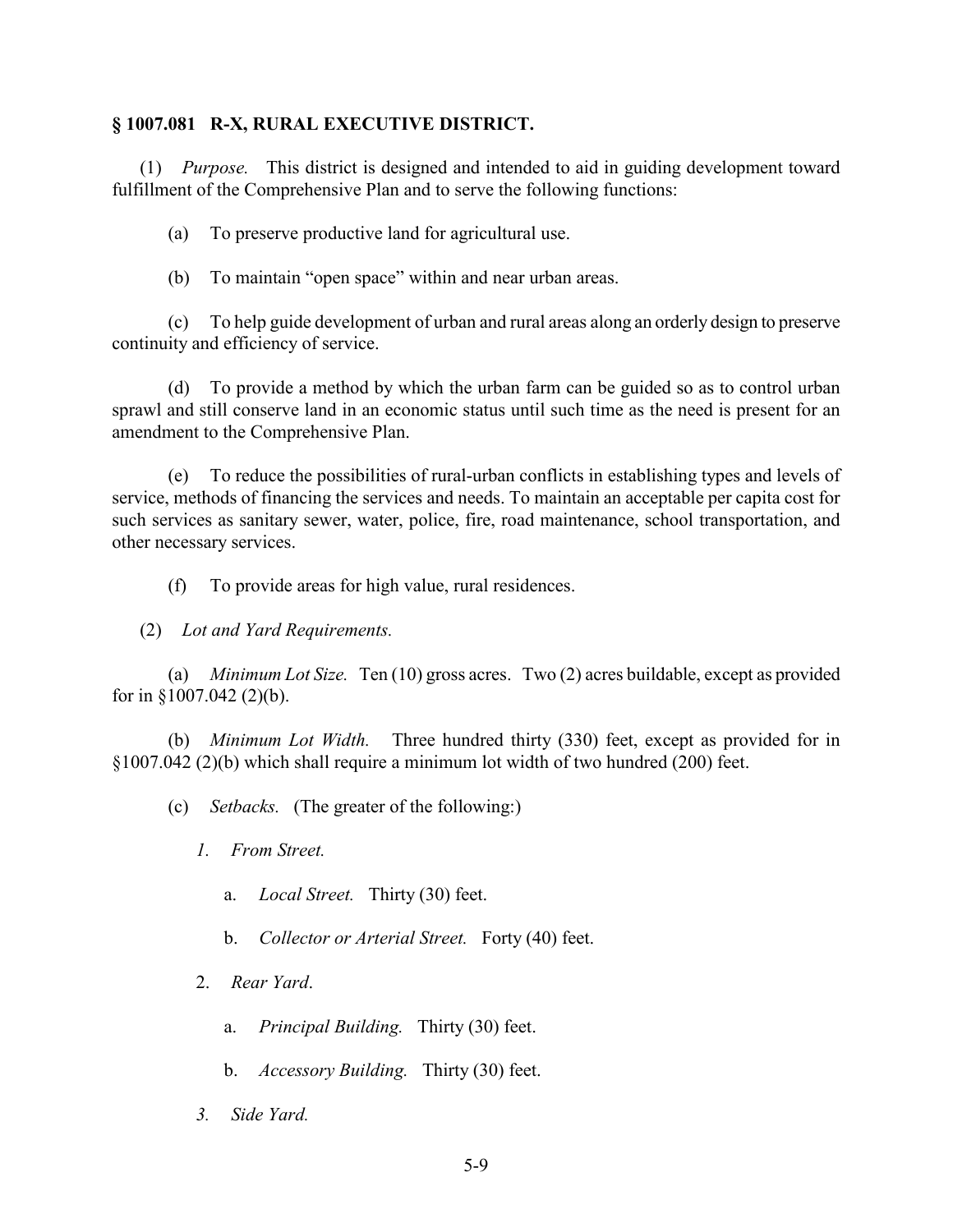- a. *Principal Building.* Ten (10) feet.
- b. *Accessory Building.* Five (5) feet.

(d) *Rural Lot Resubdivision.* Principal and accessory buildings shall be located on a rural lot so as to allow for future resubdivision per §1007.003 (2)(d) of this Ordinance.

(3) Building Requirements.

(a) The minimum floor area for single family dwellings measured using the outside building dimensions shall be as follows:

| Rambler                     | $1,260$ square feet |
|-----------------------------|---------------------|
| $1-1/2$ Story               | $1,092$ square feet |
| <b>Split Foyer/Entry</b>    | 1,248 square feet   |
| Split Level-3 level minimum | 1,248 square feet   |
| <b>Two Story</b>            | $1,040$ square feet |

(b) All dwellings without basements in this district shall be required to provide an additional one hundred (100) square feet of floor area to house utilities.

(c) All dwellings shall have a double garage.

(4) *Height Regulations.* No building shall be erected or structurally altered to exceed thirtyfive (35) feet in height. These regulations shall not apply to barns, silos, or other farm buildings.

(5) *Permitted Uses.* In the R-X District, no building or land shall be used and no building shall be erected, converted, or structurally altered, unless otherwise provided herein, except for one or more of the following uses:

(a) Agriculture, gardening and sod farming.

(b) Commercial greenhouses and nurseries.

(c) Day care facilities (fourteen (14) or fewer persons).

(d) Golf courses and driving ranges.

(e) Governmental and public regulated utility buildings and structures necessary for the health, safety and general welfare of the City.

(f) Keeping of farm animals of up to three hundred (300) animal units in conformance with Chapter 503. No more than one (1) animal unit per two (2) acres.

- (g) Public parks.
- (h) Single family detached dwellings.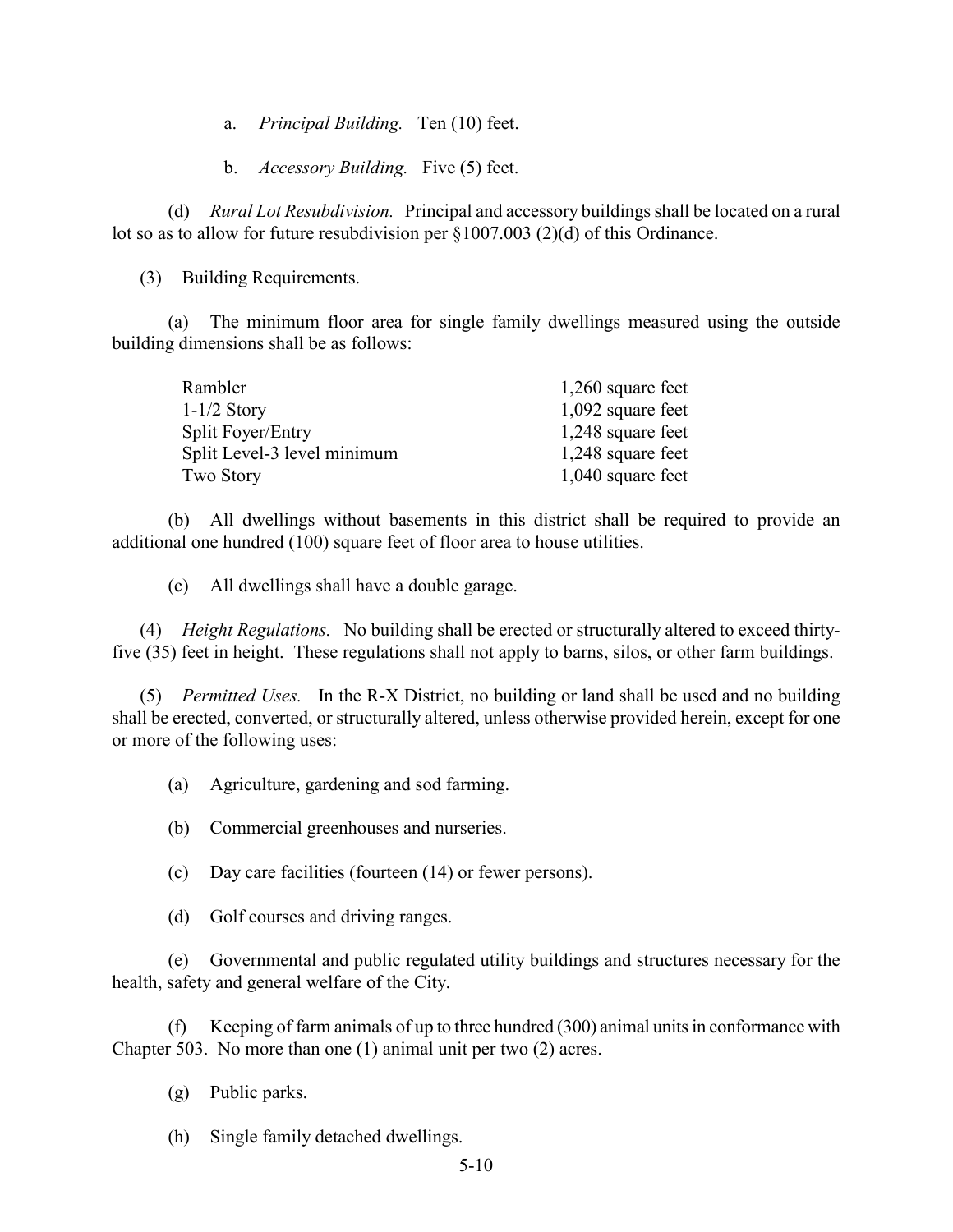(i) State licensed residential care facility serving six (6) or fewer persons.

(j) Temporary stands for the sale of agricultural products produced on the premises in accordance with  $\S 1007.043$  (4)(g) of this Ordinance.

(k) Community Gardens operated by the city.

(6) *Accessory Uses.* Subject to applicable provisions of this Ordinance, the following are permitted accessory uses in the R-X District:

(a) Accessory apartments as regulated by §1007.049 of this Ordinance.

(b) Accessory buildings including garages, tool houses, sheds and similar buildings for storage of domestic and farm supplies, and non-commercial recreational equipment, as regulated by §1007.043 (4) of this Ordinance.

(c) Fences, as regulated by §1007.043 (18) of this Ordinance.

(d) Home occupation Level A as regulated by §1007.047 of this Ordinance.

(e) Operation, parking, or storage of such vehicles, equipment and machinery which are incidental and customary to permitted or conditional uses allowed in this district.

(f) Radio and television receiving antennas, satellite dishes, TVROs three (3) meters or less in diameter, short-wave radio dispatching antennas, or those necessary for the operation of electronic equipment including radio receivers, ham radio transmitters and television receivers as regulated by §1007.054 of this Ordinance.

(g) Recreational vehicles and equipment per  $\S 1007.043$  (16) of this Ordinance.

(h) Signs as regulated by the city sign ordinance, Ord. No. 12-97, as amended, of the City Code.

(i) Swimming pools, sport courts and other recreational facilities which are operated for the enjoyment and convenience of the residents of the principal use and their guests, as regulated by §1007.043 (4) of this Ordinance.

(7) *Conditional Uses.* The following are conditional uses in the R-X District. These uses require a conditional use permit based on the criteria and procedures outlined in §1007.016 this Ordinance.

(a) Cemeteries provided that:

1. At minimum, the site accesses on a "collector" street.

2. Where abutting a rural or residential zoning district, the periphery of the site shall be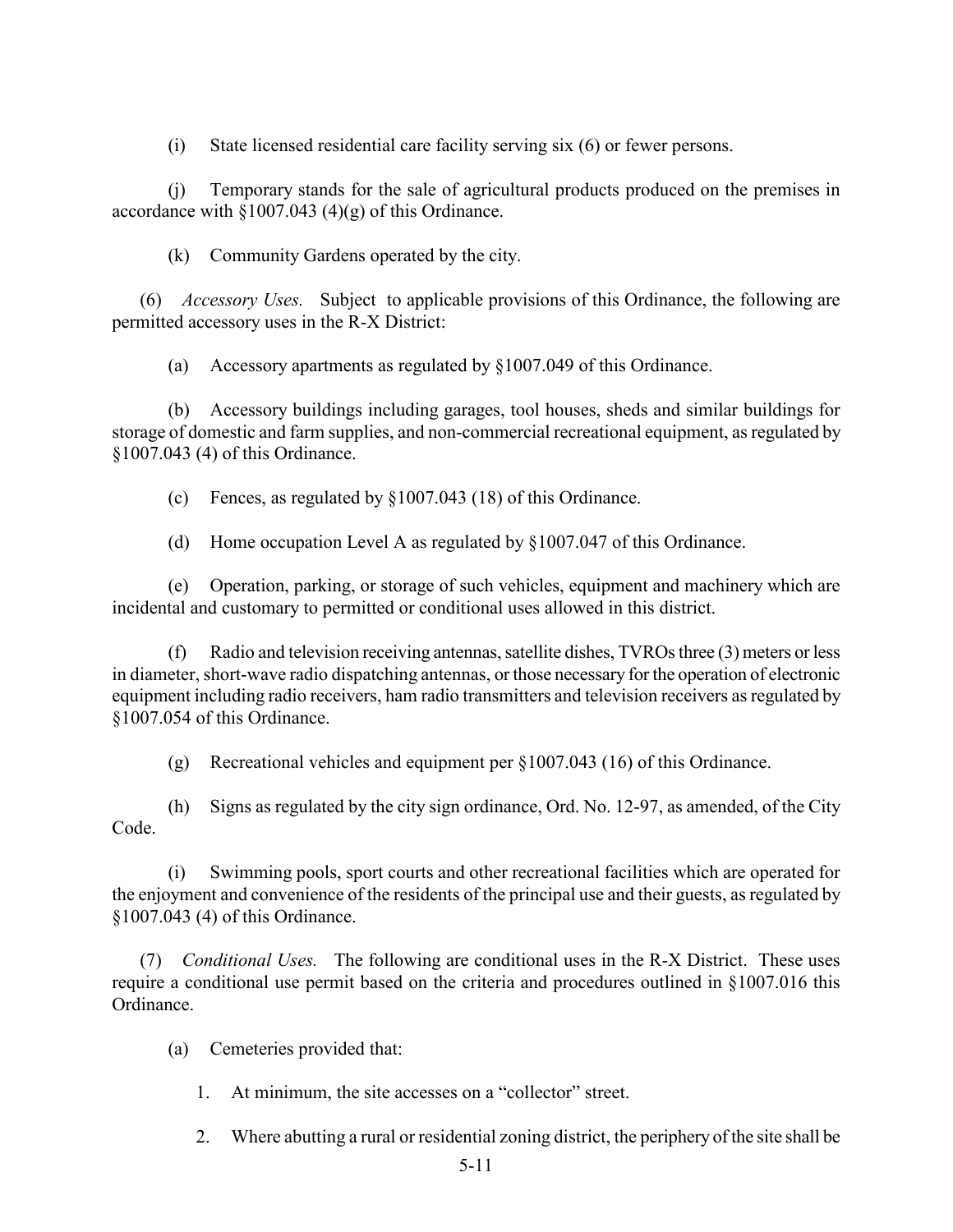screened in accordance with §1007.043 (17) of this Ordinance.

(b) Commercial and public radio and television transmitting antennas, and public utility microwave antennas less than two hundred (200) feet in height as regulated by §1007.054 of this Ordinance.

(c) Commercial Kennels and similar uses provided that:

1. The applicable provisions of Chapter 503 are determined to be satisfied.

2. Property shall be a minimum of 5 acres in size

3. Cages, enclosures, and housing facilities shall be a minimum of 100 feet from any property line.

(Ord. No. 10-18, passed 7-23-2018)

(d) Veterinary Hospitals provided that:

1. Property shall be in conformance with minimum lot size requirements of this zoning district.

2. All areas in which animals are confined are located indoors and are properly soundproofed from adjacent properties.

3. Animal carcasses are properly disposed of in a manner not utilizing on-site garbage facilities or incineration and the carcasses are properly refrigerated during periods prior to disposal.

4. An animal kennel is permitted as an accessory use to the veterinary hospital provided that:

a. The number of animals boarded shall not exceed forty (40).

b. An enclosed indoor or exterior exercise area shall be provided to accommodate the periodic exercising of animals boarded at the kennel.

c. A ventilation system shall be designed so that no odors or organisms will spread between wards or to the outside air and will be capable of completely exchanging internal air at a rate of at least twice per hour. Air temperature must be maintained between 60 and 75 degrees Fahrenheit.

d. A room separate from the kennel area shall be provided of sufficient size to adequately separate animals that are sick or injured from healthy animals.

e. Indoor animal kennel floors and walls shall be made of non-porous materials or sealed concrete to make it non-porous.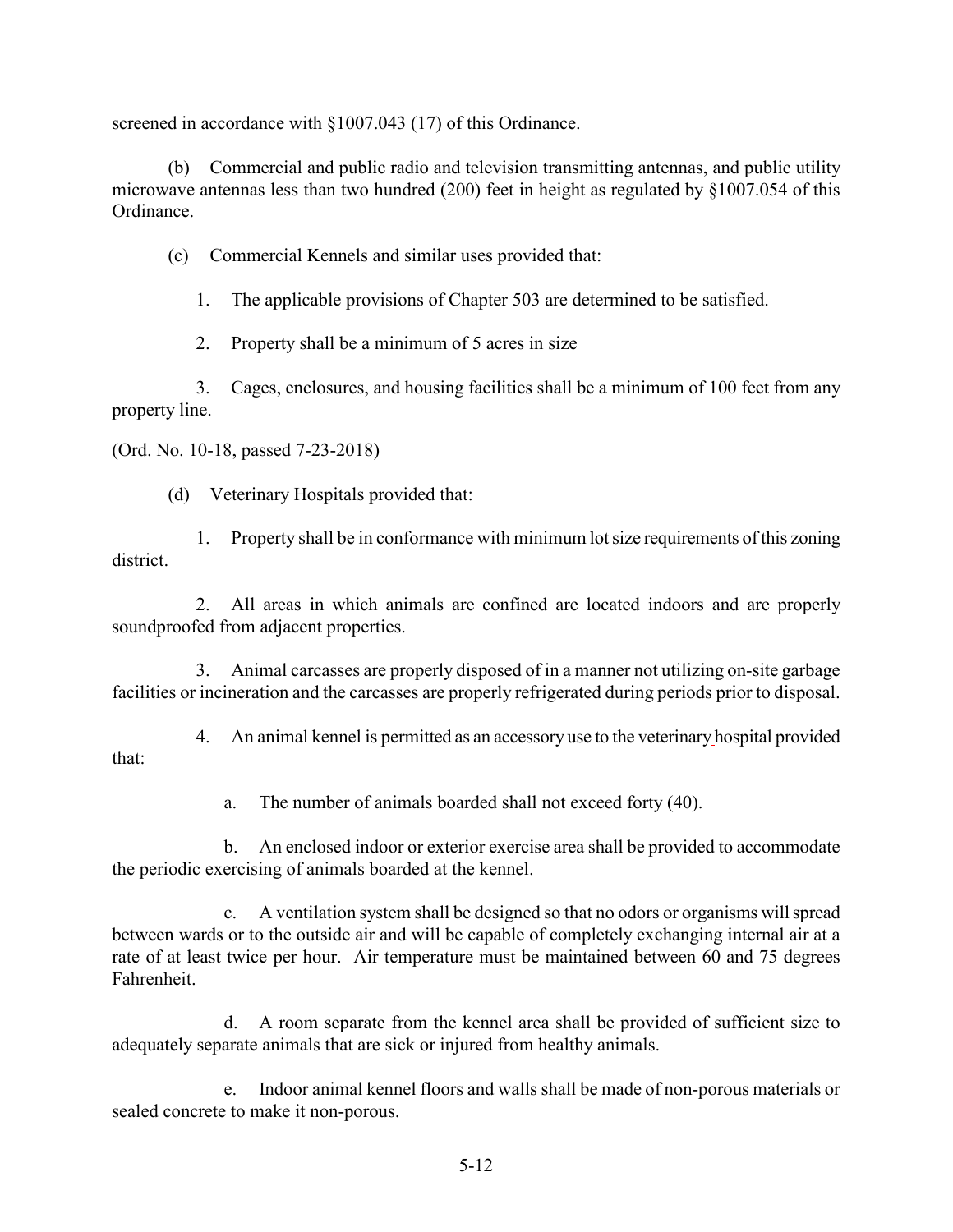f. Animal wastes shall be flushed down an existing sanitary sewer system or enclosed in a container of sufficient construction to eliminate odors and organisms and shall be properly disposed of at least once a day.

g. A commercial kennel license is obtained from the City.

5. The applicable provisions of Chapter 503 are determined to be satisfied.

6. All State Health Department and Minnesota Pollution Control Agency requirements for such facilities are met.

(e) Day care facilities (exceeding fourteen (14) persons) provided that:

1. Screening is provided along shared property boundaries. Such required fencing and screening shall comply with the applicable provisions of §1007.043 (17) of this Ordinance.

2. All day care facility operations comply with the minimum requirements of the Minnesota Department of Health and Human Services regulations, as may be amended.

(f) Planned unit development rural cluster subdivision as per §1007.024 of this Ordinance.

(g) Public, Educational and Religious Buildings. Public or semi-public recreational buildings and neighborhood or community centers; public and private educational institutions limited to elementary, junior high and senior high schools; and religious institutions such as churches, chapels, temples, mosques and synagogues provided that:

1. Side yard setbacks shall not be less than fifty (50) feet.

2. Adequate screening from abutting residential uses and landscaping is provided in compliance with §1007.043 (17) of this Ordinance.

3. Adequate off-street parking and access is provided on the site or on lots directly abutting directly across a public street or alley to the principal use in compliance with §1007.044 of this Ordinance and that such parking is adequately screened and landscaped from surrounding and abutting residential uses in compliance with §1007.043 (17) of this Ordinance.

(h) Home Occupation Level C as regulated by  $\S 1007.047$  of this Ordinance.

(i) Commercial Stables as regulated by §1007.058 of this Ordinance.

(Ord. No. 10-18, passed 7-23-2018)

Uses by Administrative Permit. Subject to applicable provisions of this Ordinance, the following uses are allowed by administrative permit, as may be approved by the Zoning Administrator:

(a) Personal wireless service antennas as secondary uses as regulated by §1007.054 of this